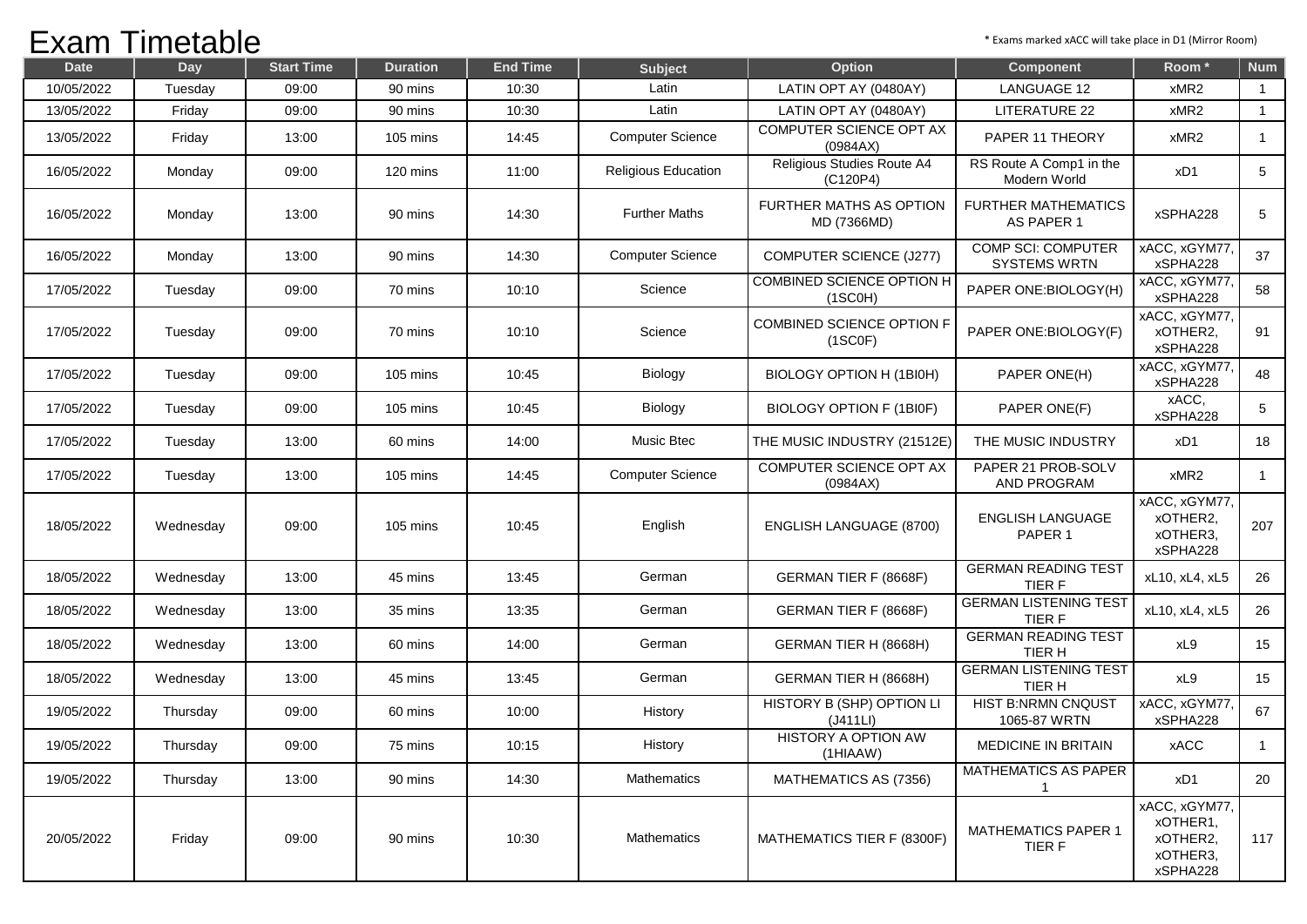| 20/05/2022 | Friday    | 09:00 | 90 mins  | 10:30 | <b>Mathematics</b>        | MATHEMATICS TIER H (8300H)                                   | <b>MATHEMATICS PAPER 1</b><br>TIER H                   | xACC, xGYM77,<br>xSPHA228                         | 87  |
|------------|-----------|-------|----------|-------|---------------------------|--------------------------------------------------------------|--------------------------------------------------------|---------------------------------------------------|-----|
| 20/05/2022 | Friday    | 09:00 | 120 mins | 11:00 | Mathematics               | MATHEMATICS A OPTION H<br>(4MA1H)                            | <b>WRITTEN PAPER 1H</b>                                | xMR2                                              | -1  |
| 20/05/2022 | Friday    | 13:00 | 90 mins  | 14:30 | <b>Business GCSE</b>      | BUSINESS (1BS0)                                              | <b>INVESTIGATING SMALL</b><br>BUS.                     | xGYM77,<br>xSPHA228                               | 51  |
| 23/05/2022 | Monday    | 09:00 | 120 mins | 11:00 | Sociology                 | SOCIOLOGY ADV (7192)                                         | SOCIOLOGY ADV PAPER 1                                  | xGYM77,<br>xSPHA228                               | 17  |
| 23/05/2022 | Monday    | 09:00 | 110 mins | 10:50 | Geography                 | Geography B (C112QS)                                         | GeogB Component1 Invest<br>Geog Issues                 | xACC, xGYM77,<br>xSPHA228                         | 132 |
| 23/05/2022 | Monday    | 13:00 | 120 mins | 15:00 | Economics                 | ECONOMICS (H460)                                             | <b>ECONOMICS:</b><br>MICROECONOMICS WRTN               | xD1                                               | 16  |
| 24/05/2022 | Tuesday   | 09:00 | 120 mins | 11:00 | Psychology                | PSYCHOLOGY (H567)                                            | PSYCHOLOGY: RESEARCH<br><b>METHODS WTN</b>             | xGYM42                                            | 36  |
| 24/05/2022 | Tuesday   | 09:00 | 35 mins  | 09:35 | French                    | FRENCH TIER F (8658F)                                        | <b>FRENCH LISTENING TEST</b><br>TIER F                 | xACC, xL4, xL5,<br>xL8                            | 36  |
| 24/05/2022 | Tuesday   | 09:00 | 45 mins  | 09:45 | French                    | FRENCH TIER F (8658F)                                        | <b>FRENCH READING TEST</b><br>TIER F                   | xACC, xL4, xL5,<br>xL8                            | 36  |
| 24/05/2022 | Tuesday   | 09:00 | 45 mins  | 09:45 | French                    | FRENCH TIER H (8658H)                                        | <b>FRENCH LISTENING TEST</b><br>TIER H                 | xL10, xL9                                         | 18  |
| 24/05/2022 | Tuesday   | 09:00 | 60 mins  | 10:00 | French                    | FRENCH TIER H (8658H)                                        | <b>FRENCH READING TEST</b><br>TIER H                   | xL10, xL9                                         | 18  |
| 24/05/2022 | Tuesday   | 13:00 | 105 mins | 14:45 | PE GCSE                   | PHYSICAL EDUCATION (1PE0)                                    | FITNESS AND BODY<br><b>SYSTEMS</b>                     | xGYM77,<br>xSPHA228                               | 26  |
| 24/05/2022 | Tuesday   | 13:00 | 60 mins  | 14:00 | <b>Sport Studies</b>      | <b>SPRT STDIES: CNTMPRY</b><br><b>ISSUES IN SPORT (R051)</b> | <b>SPRT STDIES: CNTMPRY</b><br><b>ISSUES SPRT WRTN</b> | xACC,<br>xSPHA228                                 | 18  |
| 25/05/2022 | Wednesday | 09:00 | 120 mins | 11:00 | <b>Politics</b>           | POLITICS OPTION A (9PL0A)                                    | UK POLITICS                                            | xGYM77.<br>xSPHA228                               | 6   |
| 25/05/2022 | Wednesday | 09:00 | 150 mins | 11:30 | English Language          | <b>ENGLISH LANGUAGE ADV</b><br>(7702)                        | ENGLISH LANGUAGE ADV<br>PAPER <sub>1</sub>             | xGYM77,<br>xSPHA228                               | 19  |
| 25/05/2022 | Wednesday | 09:00 | 50 mins  | 09:50 | <b>English Literature</b> | <b>ENGLISH LITERATURE OPTION</b><br>NM (8702NM)              | ENG LIT PAPER 1 -<br><b>MODERN PROSE/DRAMA</b>         | xACC, xGYM77,<br>xOTHER2,<br>xOTHER3,<br>xSPHA228 | 202 |
| 25/05/2022 | Wednesday | 09:00 | 50 mins  | 09:50 | <b>English Literature</b> | <b>ENGLISH LITERATURE OPTION</b><br>NM (8702NM)              | ENG LIT PAPER 1 - 19TH<br><b>CENTURY NOVEL</b>         | xACC, xGYM77,<br>xOTHER2,<br>xOTHER3.<br>xSPHA228 | 202 |
| 25/05/2022 | Wednesday | 13:00 | 120 mins | 15:00 | <b>Politics</b>           | POLITICS OPTION A (9PL0A)                                    | UK POLITICS                                            | , xGYM77,<br>xSPHA228                             | 9   |
| 25/05/2022 | Wednesday | 13:00 | 120 mins | 15:00 | <b>Business Single</b>    | BUSINESS (9BS0)                                              | MARKET, PEOPLE &<br><b>GLOBAL BU</b>                   | xSPHA228                                          | 11  |
| 25/05/2022 | Wednesday | 13:00 | 120 mins | 15:00 | <b>Further Maths</b>      | FURTHER MATHS ADV OPTION<br>MD (7367MD)                      | <b>FURTHER MATHEMATICS</b><br>ADV PAPER 1              | xGYM77,<br>xSPHA228                               | 5   |
| 25/05/2022 | Wednesday | 13:00 | 90 mins  | 14:30 | Media Studies             | Media Studies (C680QS)                                       | Media Studies Comp1<br><b>Exploring Media</b>          | xACC, xGYM77,<br>xSPHA228                         | 55  |
| 26/05/2022 | Thursday  | 09:00 | 150 mins | 11:30 | History                   | HIST A:CIVIL RIGHTS IN USA<br>1865-1992 (Y319)               | HIST A: CIVIL RIGHTS USA<br>WRTN                       | xGYM77,<br>xSPHA228                               | 21  |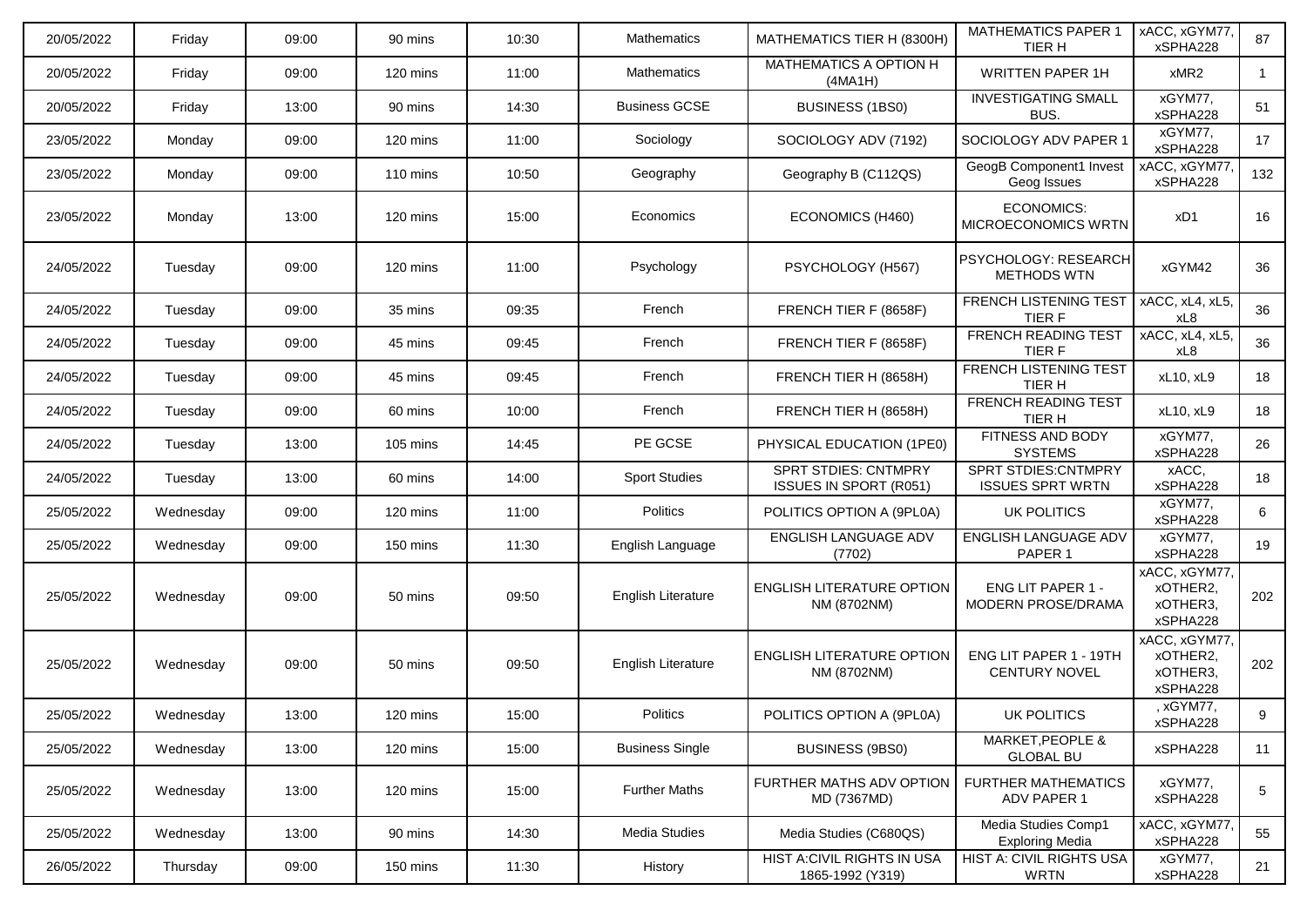| 26/05/2022 | Thursday | 13:00 | 135 mins           | 15:15 | Physics                           | PHYSICS A (H556A)                               | PHYSICS A: MODELLING<br>PHYSICS WTN                   | xGYM77,<br>xSPHA228                                           | 8              |
|------------|----------|-------|--------------------|-------|-----------------------------------|-------------------------------------------------|-------------------------------------------------------|---------------------------------------------------------------|----------------|
| 26/05/2022 | Thursday | 13:00 | $120 \text{ mins}$ | 15:00 | <b>Physical Education</b>         | PHYSICAL EDUCATION (H555)                       | PE: PHYSLGCL FCTR AFCT<br>PERF WTN                    | xSPHA228                                                      | 5              |
| 26/05/2022 | Thursday | 13:00 | 90 mins            | 14:30 | <b>Further Maths</b>              | <b>FURTHER MATHS AS OPTION</b><br>MD (7366MD)   | <b>FURTHER MATHS AS</b><br>PAPER 2 DISCRETE           | xSPHA228                                                      | 5              |
| 26/05/2022 | Thursday | 13:00 | 90 mins            | 14:30 | <b>Further Maths</b>              | FURTHER MATHS AS OPTION<br>MD (7366MD)          | <b>FURTHER MATHS AS</b><br>PAPER 2 MECHANICS          | xSPHA228                                                      | 5              |
| 26/05/2022 | Thursday | 13:00 | 60 mins            | 14:00 | Religious Education               | Religious Studies Route A4<br>(C120P4)          | RS RouteA Comp2 Study<br>ofChristianity               | xACC,<br>xSPHA228                                             | 5              |
| 27/05/2022 | Friday   | 09:00 | 90 mins            | 10:30 | Geography                         | <b>GEOGRAPHY - OCR</b><br>REPOSITORY (H481A)    | <b>GEOGRAPHY: PHYSICAL</b><br><b>SYSTEMS WRTN</b>     | xGYM77,<br>xSPHA228                                           | 17             |
| 27/05/2022 | Friday   | 09:00 | 135 mins           | 11:15 | Media Studies                     | Media Studies A Level (A680QS)                  | Media Studies Comp 1 Media<br>Products                | xV1                                                           | 6              |
| 27/05/2022 | Friday   | 09:00 | 70 mins            | 10:10 | Science                           | COMBINED SCIENCE OPTION H<br>(1SCOH)            | PAPER<br>TWO:CHEMISTRY(H)                             | xACC, xGYM77,<br>xSPHA228                                     | 58             |
| 27/05/2022 | Friday   | 09:00 | 70 mins            | 10:10 | Science                           | COMBINED SCIENCE OPTION F<br>(1SC0F)            | PAPER<br>TWO:CHEMISTRY(F)                             | xACC, xGYM77,<br>xOTHER3,<br>xSPHA228                         | 91             |
| 27/05/2022 | Friday   | 09:00 | $105 \text{ mins}$ | 10:45 | Chemistry                         | CHEMISTRY OPTION H (1CH0H)                      | PAPER ONE(H)                                          | xACC, xGYM77,<br>xSPHA228                                     | 47             |
| 27/05/2022 | Friday   | 09:00 | 105 mins           | 10:45 | Chemistry                         | CHEMISTRY OPTION F (1CH0F)                      | PAPER ONE(F)                                          | xACC,<br>xSPHA228                                             | 6              |
| 27/05/2022 | Friday   | 13:00 | 90 mins            | 14:30 | <b>Computer Science</b>           | <b>COMPUTER SCIENCE (J277)</b>                  | <b>COMP SCI:COMP THNK</b><br><b>ALGRTHM PRGRM WTN</b> | xACC, xGYM77,<br>xSPHA228                                     | 37             |
| 06/06/2022 | Monday   | 09:00 | 105 mins           | 10:45 | <b>Food Science and Nutrition</b> | Food Sci Meeting Nutrition<br>External (4563UB) | Food Science & Nutr. Unit 1<br>External               | xSPHA228                                                      | 5              |
| 06/06/2022 | Monday   | 09:00 | 65 mins            | 10:05 | German                            | GERMAN TIER F (8668F)                           | <b>GERMAN WRITING TEST</b><br>TIER F                  | xGYM77,<br>xSPHA228                                           | 26             |
| 06/06/2022 | Monday   | 09:00 | 80 mins            | 10:20 | German                            | GERMAN TIER H (8668H)                           | <b>GERMAN WRITING TEST</b><br>TIER H                  | xSPHA228                                                      | 15             |
| 06/06/2022 | Monday   | 13:00 | 150 mins           | 15:30 | English Language                  | ENGLISH LANGUAGE ADV<br>(7702)                  | ENGLISH LANGUAGE ADV<br>PAPER 2                       | xGYM77,<br>xSPHA228                                           | 19             |
| 06/06/2022 | Monday   | 13:00 | 120 mins           | 15:00 | Economics                         | ECONOMICS (H460)                                | <b>ECONOMICS:</b><br>MACROECONOMICS WRTN              | xGYM77,<br>xSPHA228                                           | 16             |
| 07/06/2022 | Tuesday  | 09:00 | 180 mins           | 12:00 | English Literature                | ENGLISH LIT A ADV OPTION B<br>(7712B)           | <b>ENGLISH LITERATURE A</b><br>ADV P1                 | xGYM77,<br>xSPHA228                                           | $\overline{7}$ |
| 07/06/2022 | Tuesday  | 09:00 | 90 mins            | 10:30 | <b>Mathematics</b>                | MATHEMATICS TIER F (8300F)                      | <b>MATHEMATICS PAPER 2</b><br><b>ILRF</b>             | xACC, xGYM77,<br>xOTHER1,<br>xOTHER2,<br>xOTHER3,<br>xSPHA228 | 117            |
| 07/06/2022 | Tuesday  | 09:00 | 90 mins            | 10:30 | Mathematics                       | MATHEMATICS TIER H (8300H)                      | <b>MATHEMATICS PAPER 2</b><br>TIER H                  | xACC, xGYM77,<br>xSPHA228                                     | 87             |
| 07/06/2022 | Tuesday  | 09:00 | 120 mins           | 11:00 | Mathematics                       | MATHEMATICS A OPTION H<br>(4MA1H)               | <b>WRITTEN PAPER 2H</b>                               | xMR2                                                          | 1              |
| 07/06/2022 | Tuesday  | 13:00 | 120 mins           | 15:00 | Sociology                         | SOCIOLOGY ADV (7192)                            | SOCIOLOGY ADV PAPER 2                                 | xGYM77,<br>xSPHA228                                           | 17             |
| 07/06/2022 | Tuesday  | 13:00 | 120 mins           | 15:00 | Mathematics                       | MATHEMATICS ADV (7357)                          | MATHEMATICS ADV<br>PAPER 1                            | xGYM77,<br>xSPHA228                                           | 17             |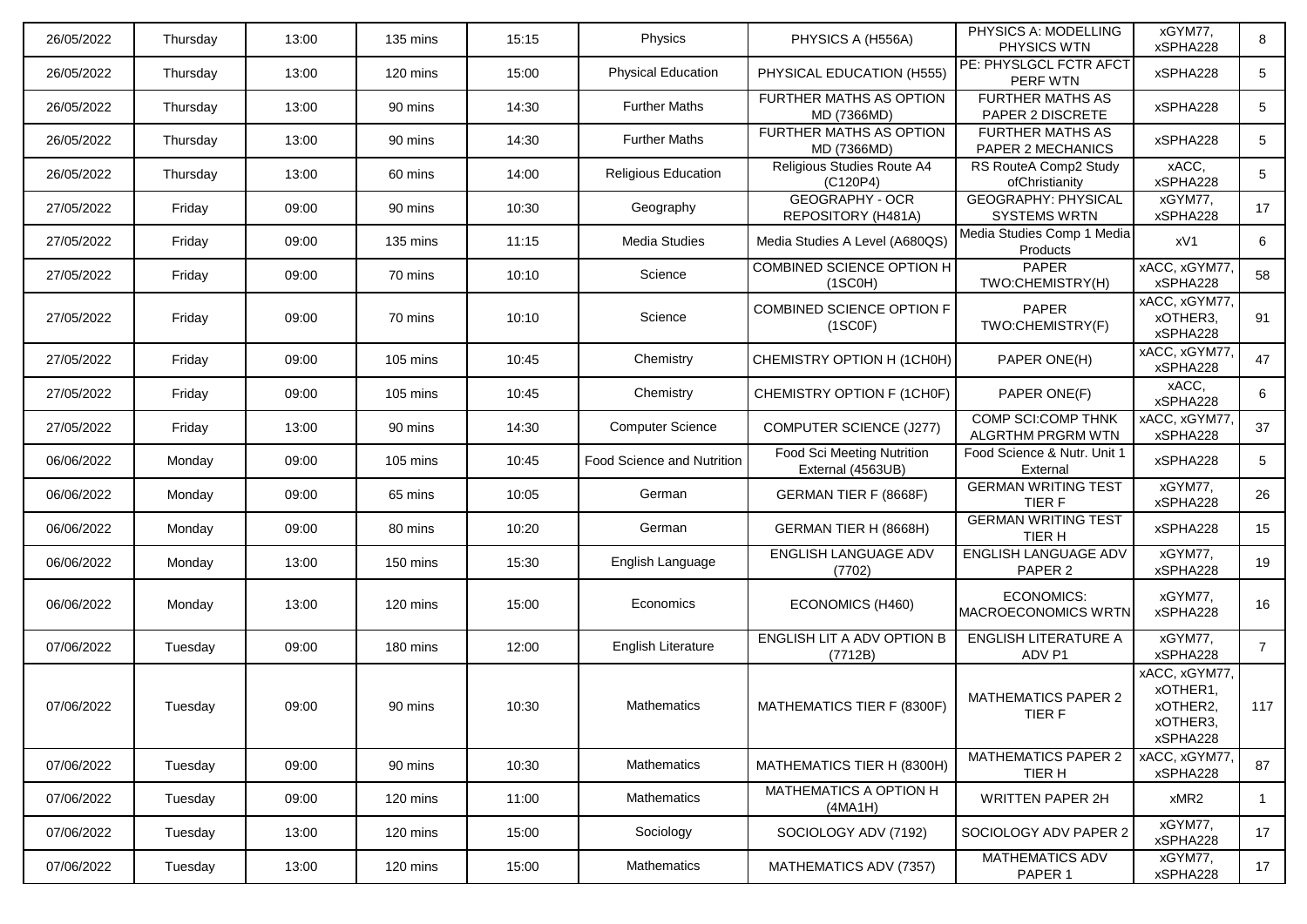| 07/06/2022 | Tuesday   | 13:00 | 90 mins  | 14:30 | Geography                  | Geography B (C112QS)                             | Geog B Component 2<br>Problem Solv Geog             | xACC, xGYM77,<br>xSPHA228                         | 132            |
|------------|-----------|-------|----------|-------|----------------------------|--------------------------------------------------|-----------------------------------------------------|---------------------------------------------------|----------------|
| 08/06/2022 | Wednesday | 09:00 | 120 mins | 11:00 | Psychology                 | PSYCHOLOGY (H567)                                | PSYCHLGY:PSYCHLGCL<br>THM THRGH STD WTN             | xGYM77.<br>xSPHA228                               | 36             |
| 08/06/2022 | Wednesday | 09:00 | 105 mins | 10:45 | English Literature         | <b>ENGLISH LITERATURE OPTION</b><br>NM (8702NM)  | ENG LIT PAPER 2                                     | xACC, xGYM77,<br>xOTHER2.<br>xOTHER3,<br>xSPHA228 | 202            |
| 08/06/2022 | Wednesday | 13:00 | 90 mins  | 14:30 | Geography                  | <b>GEOGRAPHY - OCR</b><br>REPOSITORY (H481A)     | <b>GEOGRAPHY: HUMAN</b><br><b>INTERACTIONS WRTN</b> | xGYM77,<br>xSPHA228                               | 17             |
| 08/06/2022 | Wednesday | 13:00 | 150 mins | 15:30 | <b>Media Studies</b>       | Media Studies A Level (A680QS)                   | Media Studies Comp 2 Media<br>Forms                 | xSPHA228                                          | 6              |
| 08/06/2022 | Wednesday | 13:00 | 120 mins | 15:00 | <b>Further Maths</b>       | FURTHER MATHS ADV OPTION<br>MD (7367MD)          | <b>FURTHER MATHEMATICS</b><br>ADV PAPER 2           | xGYM77,<br>xSPHA228                               | 5              |
| 08/06/2022 | Wednesday | 13:00 | 90 mins  | 14:30 | <b>Mathematics</b>         | MATHEMATICS AS (7356)                            | <b>MATHEMATICS AS PAPER</b>                         | xGYM77,<br>xSPHA228                               | 20             |
| 08/06/2022 | Wednesday | 13:00 | 60 mins  | 14:00 | <b>Religious Education</b> | Religious Studies Route A4<br>(C120P4)           | RS Component 3 Judaism                              | xACC,<br>xSPHA228                                 | 5              |
| 08/06/2022 | Wednesday | 13:00 | 105 mins | 14:45 | <b>Further Maths</b>       | <b>FURTHER MATHEMATICS (8365)</b>                | <b>FURTHER MATHEMATICS</b><br>PAPER <sub>1</sub>    | xGYM77,<br>xSPHA228                               | 8              |
| 09/06/2022 | Thursday  | 09:00 | 120 mins | 11:00 | <b>Business Single</b>     | BUSINESS (9BS0)                                  | <b>ACTIVS, DECISION &amp;</b><br>STRATS.            | xSPHA228                                          | 11             |
| 09/06/2022 | Thursday  | 09:00 | 60 mins  | 10:00 | History                    | <b>HISTORY B (SHP) OPTION LI</b><br>(J411LI)     | HIST B:PPLS HLTH C1250<br>PRSNT WRTN                | xACC, xGYM77,<br>xSPHA228                         | 67             |
| 09/06/2022 | Thursday  | 09:00 | 80 mins  | 10:20 | History                    | <b>HISTORY A OPTION AW</b><br>(1HIAAW)           | <b>WEIMAR &amp; NAZI GERMANY</b>                    | xACC                                              | $\mathbf{1}$   |
| 09/06/2022 | Thursday  | 13:00 | 135 mins | 15:15 | Biology                    | BIOLOGY A (H420A)                                | <b>BIOLOGY A: BIOLOGICAL</b><br>PROCESSES WTN       | xGYM77,<br>xSPHA228                               | 18             |
| 09/06/2022 | Thursday  | 13:00 | 120 mins | 15:00 | <b>Politics</b>            | POLITICS OPTION A (9PL0A)                        | UK GOVERNMENT                                       | xGYM77,<br>xSPHA228                               | 9              |
| 09/06/2022 | Thursday  | 13:00 | 150 mins | 15:30 | German                     | <b>GERMAN ADV VISITING EXR</b><br>OPTION (7662V) | <b>GERMAN ADV PAPER 1</b><br>LIST, READ & WRIT      | xGYM77,<br>xSPHA228                               | $\overline{2}$ |
| 09/06/2022 | Thursday  | 13:00 | 70 mins  | 14:10 | Science                    | COMBINED SCIENCE OPTION H<br>(1SCOH)             | PAPER THREE: PHYSICS (H)                            | xACC, xGYM77,<br>xSPHA228                         | 58             |
| 09/06/2022 | Thursday  | 13:00 | 70 mins  | 14:10 | Science                    | COMBINED SCIENCE OPTION F<br>(1SCOF)             | PAPER THREE: PHYSICS (F)                            | xACC, xGYM77,<br>xOTHER1,<br>xSPHA228             | 91             |
| 09/06/2022 | Thursday  | 13:00 | 105 mins | 14:45 | Physics                    | PHYSICS OPTION H (1PH0H)                         | PAPER ONE(H)                                        | xACC, xGYM77,<br>xSPHA228                         | 44             |
| 09/06/2022 | Thursday  | 13:00 | 105 mins | 14:45 | Physics                    | PHYSICS OPTION F (1PH0F)                         | PAPER ONE(F)                                        | xACC, xGYM77,<br>xSPHA228                         | 9              |
| 10/06/2022 | Friday    | 09:00 | 90 mins  | 10:30 | History                    | HIST A: ENGLAND 1547-<br>1603:LATER TUDOR (Y107) | <b>HIST A:ENG 1547-</b><br>1603:LATER TUDOR WTN     | xGYM77.<br>xSPHA228                               | 21             |
| 10/06/2022 | Friday    | 09:00 | 105 mins | 10:45 | English                    | <b>ENGLISH LANGUAGE (8700)</b>                   | <b>ENGLISH LANGUAGE</b><br>PAPER <sub>2</sub>       | xACC, xGYM77,<br>xOTHER1,<br>xOTHER2,<br>xSPHA228 | 207            |
| 10/06/2022 | Friday    | 09:00 | 60 mins  | 10:00 | <b>Physical Education</b>  | PHYSICAL EDUCATION (H555)                        | PE: PSYCHLGCL FCTR<br>AFCT PERF WTN                 | xSPHA228                                          | 5              |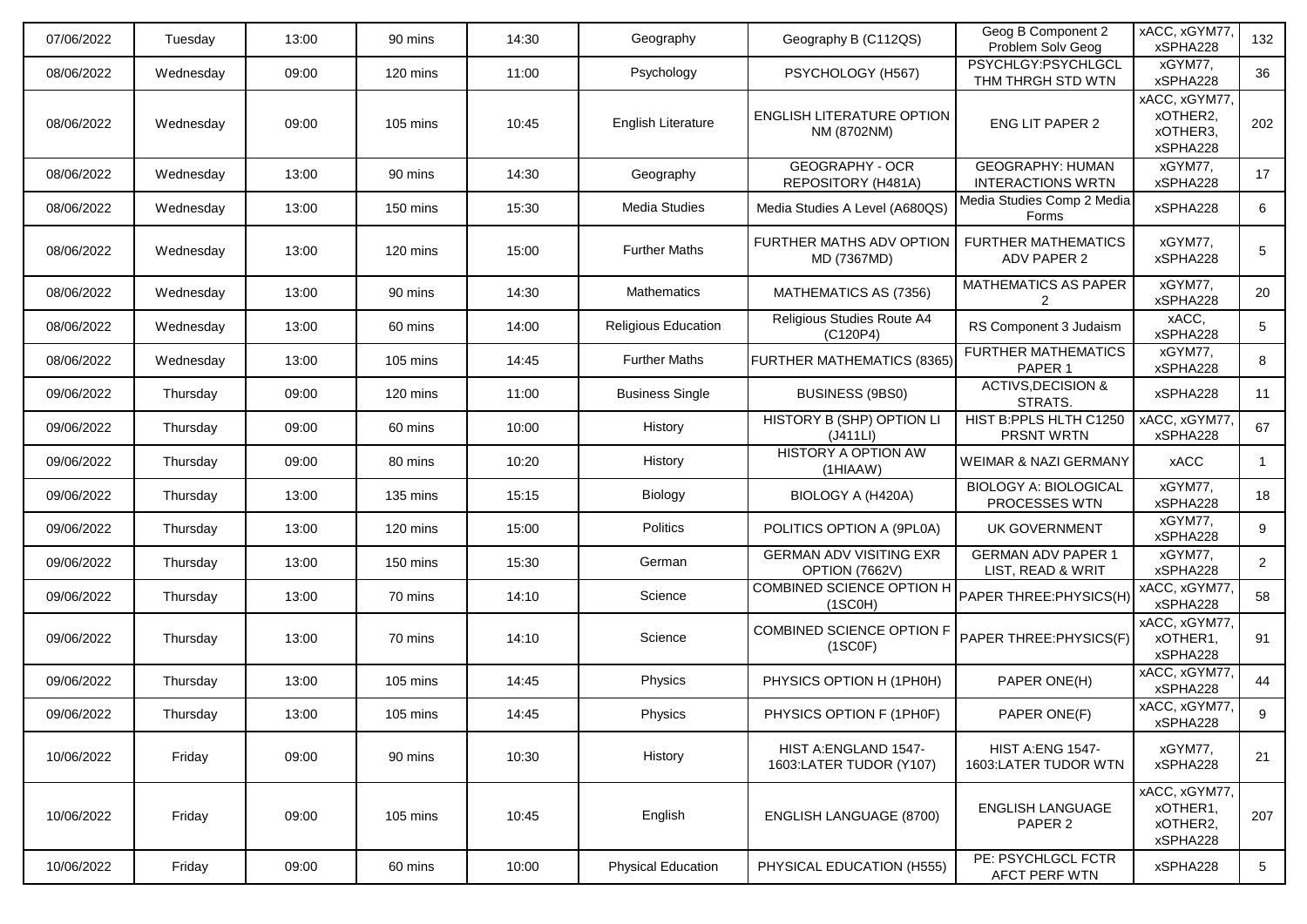| 10/06/2022 | Friday    | 13:00 | 135 mins | 15:15 | Physics                 | PHYSICS A (H556A)                         | PHYSICS A: EXPLORING<br>PHYSICS WTN                     | xGYM77.<br>xSPHA228                                           | 8   |
|------------|-----------|-------|----------|-------|-------------------------|-------------------------------------------|---------------------------------------------------------|---------------------------------------------------------------|-----|
| 10/06/2022 | Friday    | 13:00 | 75 mins  | 14:15 | PE GCSE                 | PHYSICAL EDUCATION (1PE0)                 | <b>HEALTH AND</b><br>PERFORMANCE                        | xGYM77,<br>xSPHA228                                           | 26  |
| 13/06/2022 | Monday    | 09:00 | 135 mins | 11:15 | Chemistry               | CHEMISTRY A (H432A)                       | CHEM A: PRDC TBLE<br>ELMNT PHY CHM WTN                  | xGYM77,<br>xSPHA228                                           | 18  |
| 13/06/2022 | Monday    | 09:00 | 120 mins | 11:00 | Sociology               | SOCIOLOGY ADV (7192)                      | SOCIOLOGY ADV PAPER 3                                   | xGYM77,<br>xSPHA228                                           | 17  |
| 13/06/2022 | Monday    | 09:00 | 150 mins | 11:30 | French                  | FRENCH ADV VISITING EXR<br>OPTION (7652V) | <b>FRENCH ADV PAPER 1</b><br>LIST, READ & WRIT          | xGYM77,<br>xSPHA228                                           | 3   |
| 13/06/2022 | Monday    | 09:00 | 90 mins  | 10:30 | Mathematics             | MATHEMATICS TIER F (8300F)                | <b>MATHEMATICS PAPER 3</b><br>TIER F                    | xACC, xGYM77,<br>xOTHER1,<br>xOTHER2,<br>xOTHER3,<br>xSPHA228 | 117 |
| 13/06/2022 | Monday    | 09:00 | 90 mins  | 10:30 | Mathematics             | MATHEMATICS TIER H (8300H)                | <b>MATHEMATICS PAPER 3</b><br>TIER H                    | xACC, xGYM77,<br>xSPHA228                                     | 87  |
| 13/06/2022 | Monday    | 13:00 | 120 mins | 15:00 | Economics               | ECONOMICS (H460)                          | <b>ECONOMICS: THEMES IN</b><br><b>ECONOMICS WRTN</b>    | xGYM77,<br>xSPHA228                                           | 16  |
| 13/06/2022 | Monday    | 13:00 | 150 mins | 15:30 | <b>Computer Science</b> | COMPUTER SCIENCE OCR REP<br>(H446A)       | <b>COMP SCI: COMPUTER</b><br><b>SYSTEMS WRTN</b>        | xGYM77,<br>xSPHA228                                           | 4   |
| 13/06/2022 | Monday    | 13:00 | 90 mins  | 14:30 | <b>Business GCSE</b>    | <b>BUSINESS (1BS0)</b>                    | <b>BUILDING A BUSINESS</b>                              | xGYM77,<br>xSPHA228                                           | 51  |
| 14/06/2022 | Tuesday   | 09:00 | 75 mins  | 10:15 | Geography               | Geography B (C112QS)                      | Geog B Component 3<br><b>Applied Fieldwork</b>          | xACC, xGYM77,<br>xSPHA228                                     | 132 |
| 14/06/2022 | Tuesday   | 13:00 | 120 mins | 15:00 | Mathematics             | MATHEMATICS ADV (7357)                    | <b>MATHEMATICS ADV</b><br>PAPER <sub>2</sub>            | xGYM77,<br>xSPHA228                                           | 17  |
| 14/06/2022 | Tuesday   | 13:00 | 90 mins  | 14:30 | <b>Media Studies</b>    | Media Studies (C680QS)                    | MedStudies Comp2<br><b>Understanding Media</b>          | <b>xDINH</b>                                                  | 55  |
| 15/06/2022 | Wednesday | 09:00 | 70 mins  | 10:10 | Science                 | COMBINED SCIENCE OPTION H<br>(1SCOH)      | PAPER FOUR: BIOLOGY (H)                                 | xACC, xGYM77,<br>xSPHA228                                     | 58  |
| 15/06/2022 | Wednesday | 09:00 | 70 mins  | 10:10 | Science                 | COMBINED SCIENCE OPTION F<br>(1SC0F)      | PAPER FOUR: BIOLOGY (F)                                 | xACC, xGYM77,<br>xOTHER1,<br>xSPHA228                         | 91  |
| 15/06/2022 | Wednesday | 09:00 | 105 mins | 10:45 | Biology                 | BIOLOGY OPTION H (1BI0H)                  | PAPER TWO(H)                                            | xACC, xGYM77,<br>xSPHA228                                     | 48  |
| 15/06/2022 | Wednesday | 09:00 | 105 mins | 10:45 | Biology                 | BIOLOGY OPTION F (1BI0F)                  | PAPER TWO(F)                                            | xACC,<br>xSPHA228                                             | 5   |
| 15/06/2022 | Wednesday | 13:00 | 120 mins | 15:00 | <b>Further Maths</b>    | FURTHER MATHS ADV OPTION<br>MD (7367MD)   | <b>FURTHER MATHS ADV</b><br>PAPER 3 DISCRETE            | xGYM77,<br>xSPHA228                                           | 5   |
| 15/06/2022 | Wednesday | 13:00 | 120 mins | 15:00 | <b>Further Maths</b>    | FURTHER MATHS ADV OPTION<br>MD (7367MD)   | FURTHER MATHS ADV<br>PAPER 3 MECHANICS                  | xGYM77.<br>xSPHA228                                           | 5   |
| 15/06/2022 | Wednesday | 13:00 | 120 mins | 15:00 | 3D Product Design       | DESIGN AND TECHNOLOGY<br>(8552E)          | <b>DESIGN AND</b><br><b>TECHNOLOGY WRITTEN</b><br>PAPER | xACC, xGYM77,<br>xSPHA228                                     | 35  |
| 16/06/2022 | Thursday  | 09:00 | 120 mins | 11:00 | Psychology              | PSYCHOLOGY (H567)                         | PSYCHOLOGY: APPLIED<br>PSYCHOLOGY WTN                   | xGYM77,<br>xSPHA228                                           | 36  |
| 16/06/2022 | Thursday  | 09:00 | 90 mins  | 10:30 | Physics                 | PHYSICS A (H556A)                         | PHYSICS A: UNIFIED<br>PHYSICS WTN                       | xGYM77,<br>xSPHA228                                           | 8   |
| 16/06/2022 | Thursday  | 09:00 | 55 mins  | 09:55 | History                 | <b>HISTORY A OPTION AW</b><br>(1HIAAW)    | EARLY ELIZABETHAN                                       | xACC                                                          | -1  |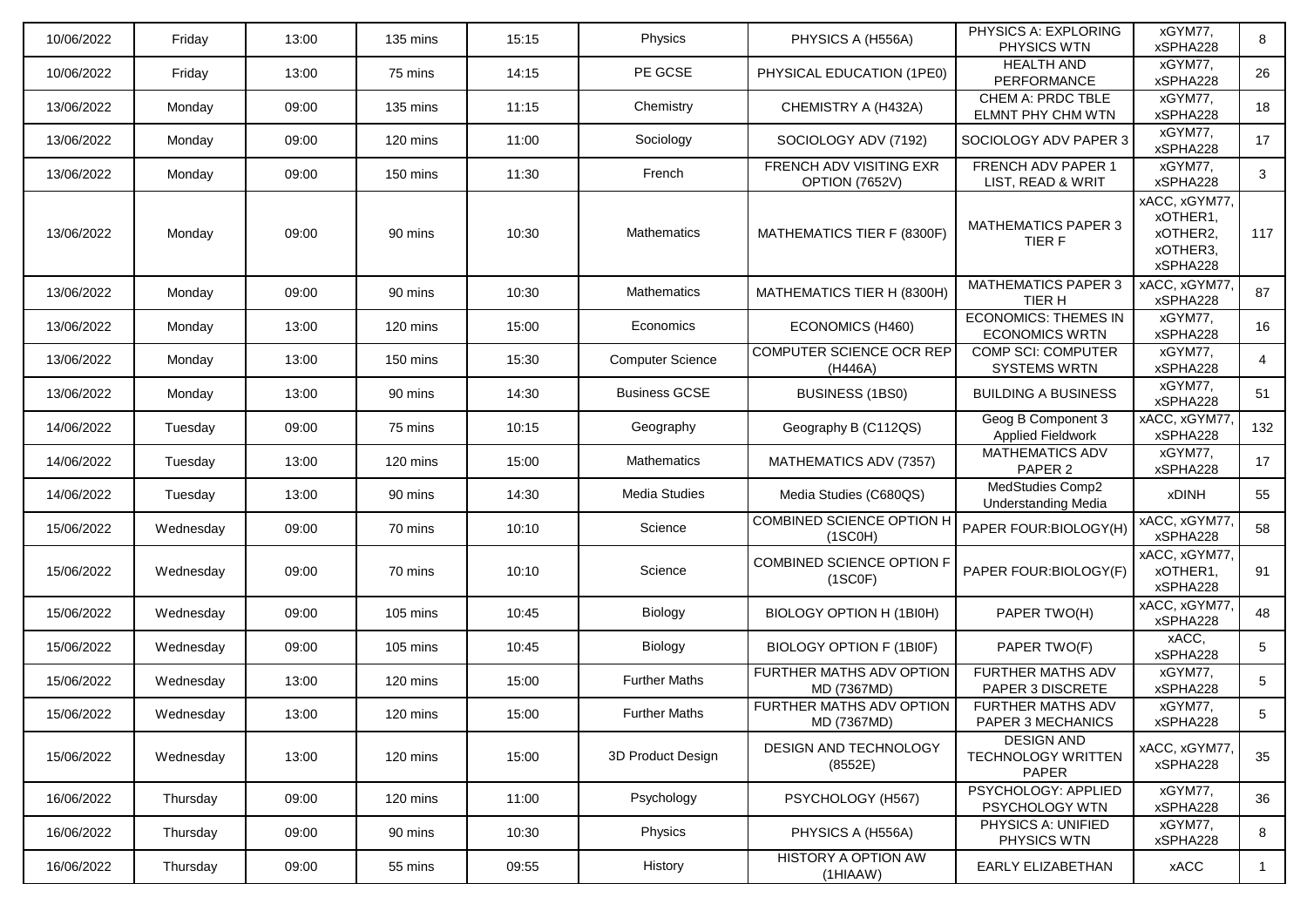| 16/06/2022 | Thursday  | 13:00 | 120 mins | 15:00 | <b>Business Single</b>    | BUSINESS (9BS0)                                  | <b>INVESTIGATING BUSINESS</b>                            | xSPHA228                              | 11             |
|------------|-----------|-------|----------|-------|---------------------------|--------------------------------------------------|----------------------------------------------------------|---------------------------------------|----------------|
| 16/06/2022 | Thursday  | 13:00 | 65 mins  | 14:05 | French                    | FRENCH TIER F (8658F)                            | <b>FRENCH WRITING TEST</b><br>TIER F                     | xACC, xGYM77<br>xSPHA228              | 36             |
| 16/06/2022 | Thursday  | 13:00 | 80 mins  | 14:20 | French                    | FRENCH TIER H (8658H)                            | <b>FRENCH WRITING TEST</b><br>TIER H                     | xGYM77,<br>xSPHA228                   | 18             |
| 17/06/2022 | Friday    | 09:00 | 135 mins | 11:15 | Biology                   | BIOLOGY A (H420A)                                | <b>BIOLOGY A: BIOLOGICAL</b><br><b>DIVERSITY WTN</b>     | xD1, xDR3                             | 18             |
| 17/06/2022 | Friday    | 09:00 | 120 mins | 11:00 | Politics                  | POLITICS OPTION A (9PL0A)                        | <b>COMPARATIVE POLITICS-</b><br><b>USA</b>               | xD1, xDR3                             | 9              |
| 17/06/2022 | Friday    | 13:00 | 150 mins | 15:30 | Geography                 | <b>GEOGRAPHY - OCR</b><br>REPOSITORY (H481A)     | GEOGRAPHY:<br><b>GEOGRAPHICAL DEBATES</b><br><b>WRTN</b> | xD1, xDR3                             | 17             |
| 20/06/2022 | Monday    | 09:00 | 135 mins | 11:15 | Chemistry                 | CHEMISTRY A (H432A)                              | <b>CHEM A: SYNTHS &amp;</b><br>ANLYTCL TCHNQS WTN        | xGYM77,<br>xSPHA228                   | 18             |
| 20/06/2022 | Monday    | 09:00 | 70 mins  | 10:10 | Science                   | <b>COMBINED SCIENCE OPTION H</b><br>(1SCOH)      | PAPER<br>FIVE:CHEMISTRY(H)                               | xACC, xGYM77,<br>xSPHA228             | 58             |
| 20/06/2022 | Monday    | 09:00 | 70 mins  | 10:10 | Science                   | <b>COMBINED SCIENCE OPTION F</b><br>(1SC0F)      | <b>PAPER</b><br>FIVE:CHEMISTRY(F)                        | xACC, xGYM77,<br>xOTHER1,<br>xSPHA228 | 91             |
| 20/06/2022 | Monday    | 09:00 | 105 mins | 10:45 | Chemistry                 | CHEMISTRY OPTION H (1CH0H)                       | PAPER TWO(H)                                             | xACC, xGYM77,<br>xSPHA228             | 47             |
| 20/06/2022 | Monday    | 09:00 | 105 mins | 10:45 | Chemistry                 | CHEMISTRY OPTION F (1CH0F)                       | PAPER TWO(F)                                             | xACC,<br>xSPHA228                     | 6              |
| 20/06/2022 | Monday    | 13:00 | 150 mins | 15:30 | <b>English Literature</b> | ENGLISH LIT A ADV OPTION B<br>(7712B)            | <b>ENGLISH LITERATURE A</b><br>ADV P2 OPT B              | xGYM77,<br>xSPHA228                   | $\overline{7}$ |
| 20/06/2022 | Monday    | 13:00 | 105 mins | 14:45 | Food, Prep, Nutrition     | Food Prep and Nutrition - Written<br>(C560P1)    | FoodPrp&Ntrition Comp1<br><b>Written Princ</b>           | xACC, xGYM77,<br>xSPHA228             | 54             |
| 21/06/2022 | Tuesday   | 09:00 | 120 mins | 11:00 | German                    | <b>GERMAN ADV VISITING EXR</b><br>OPTION (7662V) | <b>GERMAN ADV PAPER 2</b><br><b>WRITING</b>              | xGYM77,<br>xSPHA228                   | $\overline{2}$ |
| 21/06/2022 | Tuesday   | 09:00 | 60 mins  | 10:00 | History                   | HISTORY B (SHP) OPTION LI<br>(J411LI)            | <b>HIST B:THE MKNG AMRCA</b><br>1789-1900 WRTN           | xACC, xGYM77<br>xSPHA228              | 67             |
| 21/06/2022 | Tuesday   | 13:00 | 120 mins | 15:00 | Mathematics               | MATHEMATICS ADV (7357)                           | <b>MATHEMATICS ADV</b><br>PAPER 3                        | xD1, xDR3                             | 17             |
| 21/06/2022 | Tuesday   | 13:00 | 60 mins  | 14:00 | <b>Physical Education</b> | PHYSICAL EDUCATION (H555)                        | PE: SOCIO-CLTRL PHYSL<br><b>ACTV SPRT WTN</b>            | xD1                                   | 5              |
| 22/06/2022 | Wednesday | 09:00 | 60 mins  | 10:00 | History                   | HISTORY A: RUSSIA 1894-1941<br>(Y219)            | HISTORY A: RUSSIA 1894-<br><b>1941 WRTN</b>              | xD1                                   | 21             |
| 22/06/2022 | Wednesday | 13:00 | 105 mins | 14:45 | <b>Further Maths</b>      | <b>FURTHER MATHEMATICS (8365)</b>                | <b>FURTHER MATHEMATICS</b><br>PAPER 2                    | xD1                                   | 8              |
| 23/06/2022 | Thursday  | 09:00 | 90 mins  | 10:30 | Chemistry                 | CHEMISTRY A (H432A)                              | CHEM A: UNIFIED<br><b>CHEMISTRY WTN</b>                  | xGYM77,<br>xSPHA228                   | 18             |
| 23/06/2022 | Thursday  | 09:00 | 70 mins  | 10:10 | Science                   | COMBINED SCIENCE OPTION H<br>(1SCOH)             | PAPER SIX: PHYSICS(H)                                    | xACC, xGYM77,<br>xSPHA228             | 58             |
| 23/06/2022 | Thursday  | 09:00 | 70 mins  | 10:10 | Science                   | COMBINED SCIENCE OPTION F<br>(1SC0F)             | PAPER SIX: PHYSICS(F)                                    | xACC, xGYM77,<br>xOTHER1,<br>xSPHA228 | 91             |
| 23/06/2022 | Thursday  | 09:00 | 105 mins | 10:45 | Physics                   | PHYSICS OPTION H (1PH0H)                         | PAPER TWO(H)                                             | xACC, xGYM77,<br>xSPHA228             | 44             |
| 23/06/2022 | Thursday  | 09:00 | 105 mins | 10:45 | Physics                   | PHYSICS OPTION F (1PH0F)                         | PAPER TWO(F)                                             | xACC, xGYM77,<br>xSPHA228             | 9              |